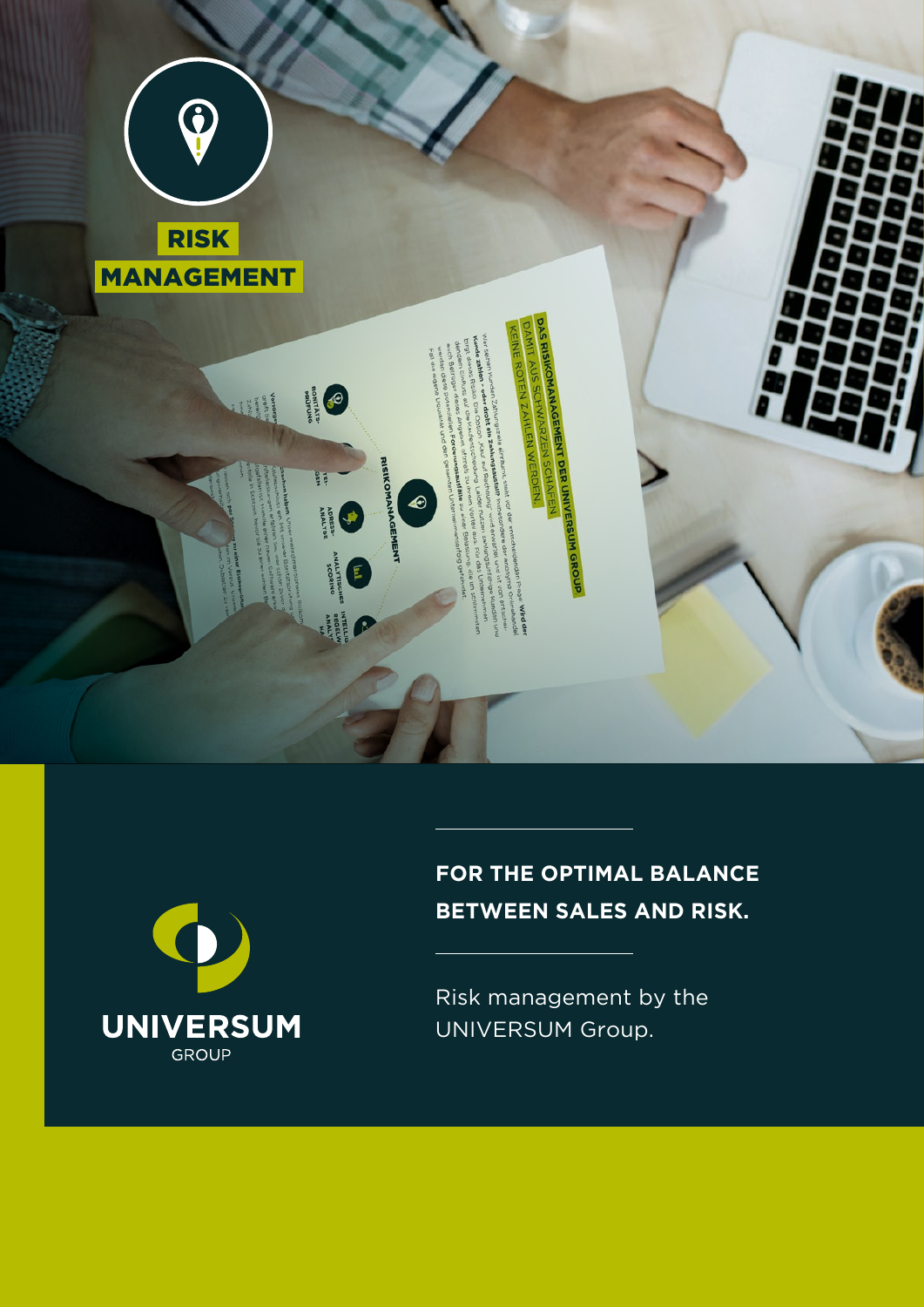### **RISK MANAGEMENT BY THE UNIVERSUM GROUP.** SO THAT THE BLACK SHEEP DON'T PUT YOU IN THE RED.

Any business that grants its customers a credit period faces a key issue: will the customer pay, or is there a chance of a payment shortfall? The anonymous nature of online business harbours a particular risk. People expect the "purchase on account" option and it is an important factor in their decision to buy. Unfortunately, customers who are unable to pay, and fraudsters too, often use this option to their advantage. These potential **bad debts** become a liability for the business and in the worst case jeopardise its liquidity and the overall success of the business.



Taking precautions instead of losing out: Our multi-dimensional risk management steps in before completion of the sale. With our credit checking and the credit agency services that we provide, you find out who has previously demonstrated poor payment behaviour. In addition, new software allows us to detect online fraud in real time before it can become a genuine threat to your business.

This information is then fine-tuned via credit scoring to produce a risk assessment and analysis of your customers' payment behaviour in advance. Our address analysis helps you to keep your database up to date and avoid duplications, thereby cutting costs.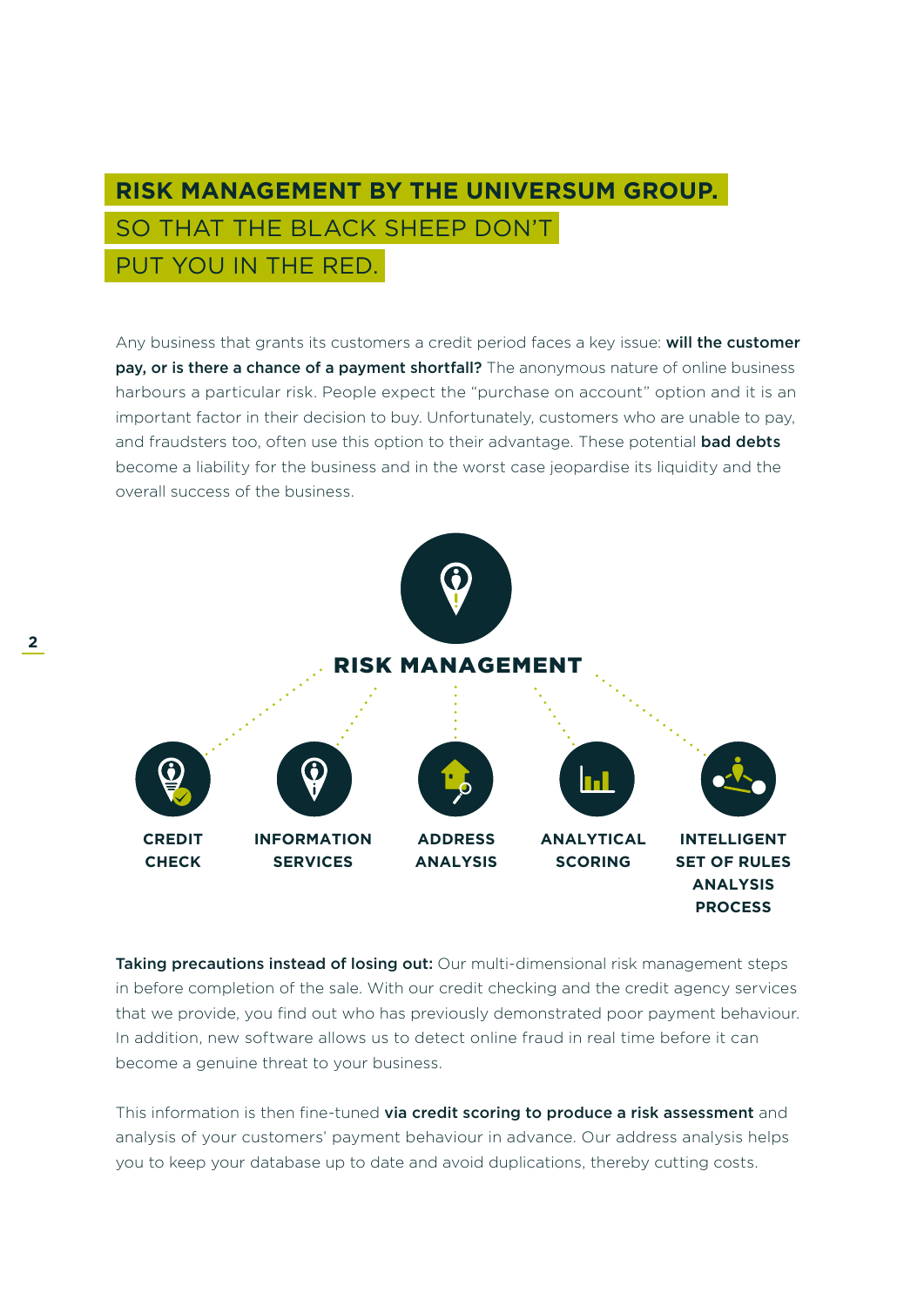

### **CREDIT CHECK:** HOW SOLVENT IS YOUR CUSTOMER?

The first step towards identifying potential non-payers in advance is thorough and effective credit checking. The focus is on the individual default risk.

Your customer's credit rating is checked using the available information. This ensures that the likelihood of a payment shortfall and the payment behaviour are analysed in detail.

Our credit checking forms the basis for **protecting the payment methods** purchase on account, SEPA direct debit and purchase by instalments, whether by means of payment guarantees or factoring.

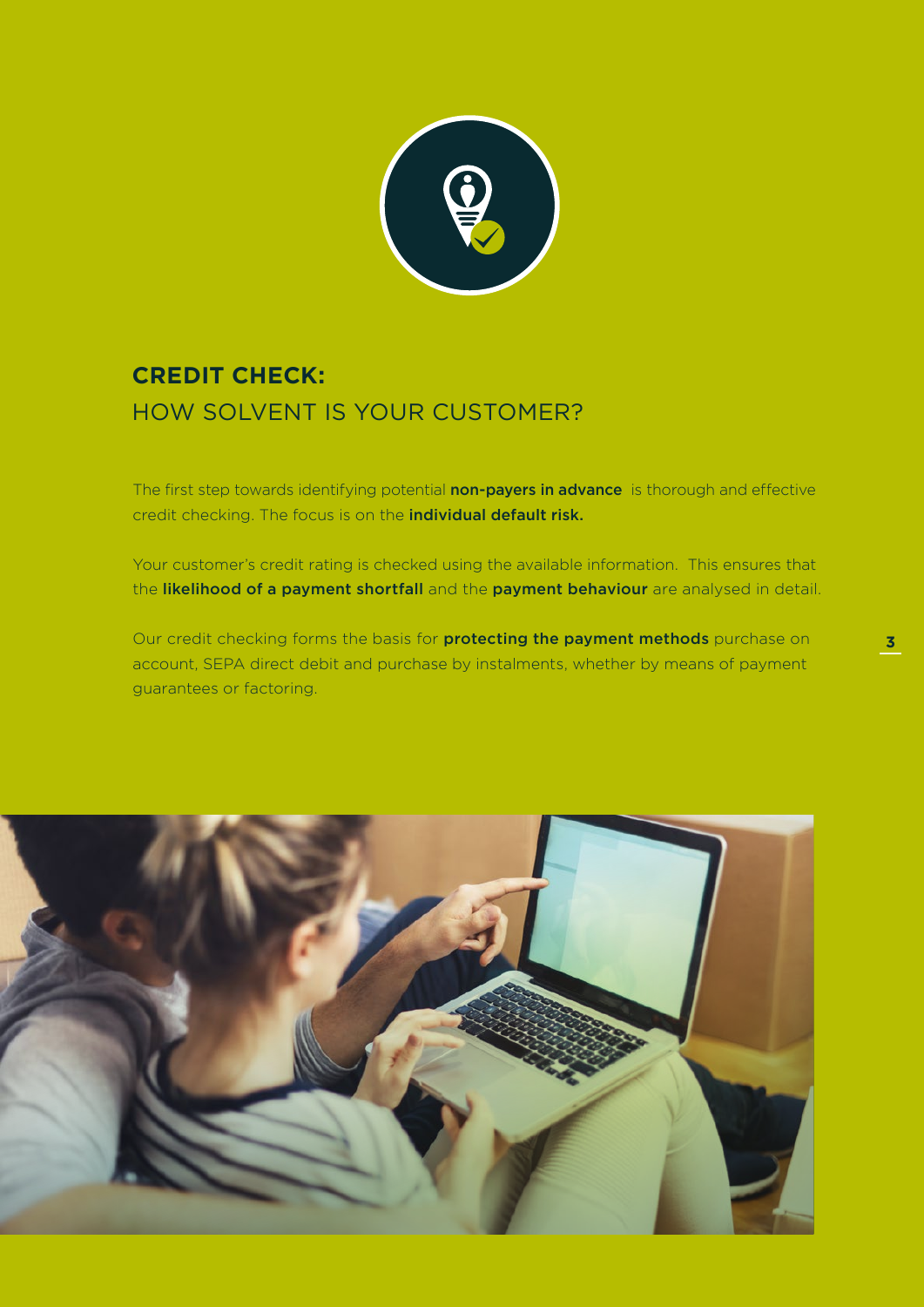### **CREDIT AGENCY SERVICES:**

### WITH MORE INFORMATION TO INCREASE VISIBILITY.

UNIVERSUM Group's credit agency services are indispensable for producing reliable customer and business partner ratings, especially in online and distance selling. This dataset is updated every day using the UNIVERSUM Group's data pool and information provided by our partners. It is also used as a **basis for our address analyses and** credit checks.

UNIVERSUM Group's data pool covers over 20 million separate addresses. It includes more than five million negative attributes resulting from our own debt collection management's payment records. These are based on all relevant customer attributes, order data and credit-rating information. We use this to create meaningful credit-rating information in real time to assist you when you decide whether to accept or decline business.

We cooperate with prominent credit agencies, such as SCHUFA, Bürgel Wirtschaftsinformationen and CRIF, and this gives us access to negative information about more than **4** 44 million people in Germany, Austria and Switzerland.

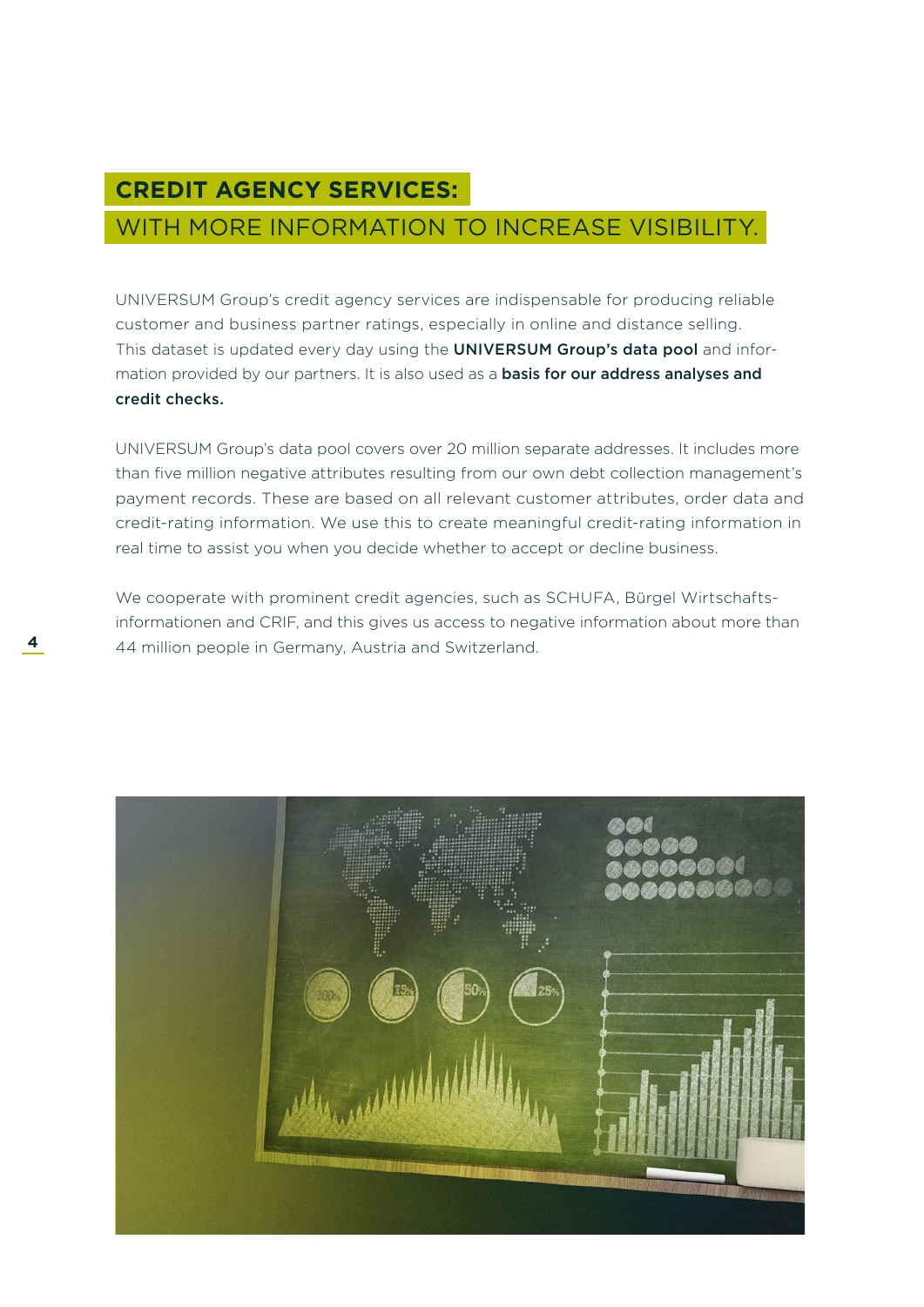

# **ADDRESS ANALYSIS AND ADDRESS VALIDATION:**  REAL-TIME DATA MONITORING.

Your customers' addresses are much more than just information of logistical interest. Thanks to UNIVERSUM Group's address analysis, it is an excellent tool for improving the quality of your data. By clearly standardising and identifying names and address in your databases you identify your business partners and optimise your hit rates from credit agency inquiries. In this way you leverage the potential for growth and avoid unnecessary costs, such as those caused by mail being returned due to incorrect or outdated addresses.

Analysis of the invoice and delivery address is carried out as part of every credit check as standard. Of course, it can also be done on a one-off basis. Addresses can be verified in your database as well as in real time for an online order.

This includes checks for **completeness and consistency**. Addresses are then standardised and undergo postal verification. Hence you can also be sure that your database does not contain duplicates. It goes without saying that we comply with current data protection provisions throughout the whole process.

# REAL-TIME RESS ANALY AND VERIFICATION.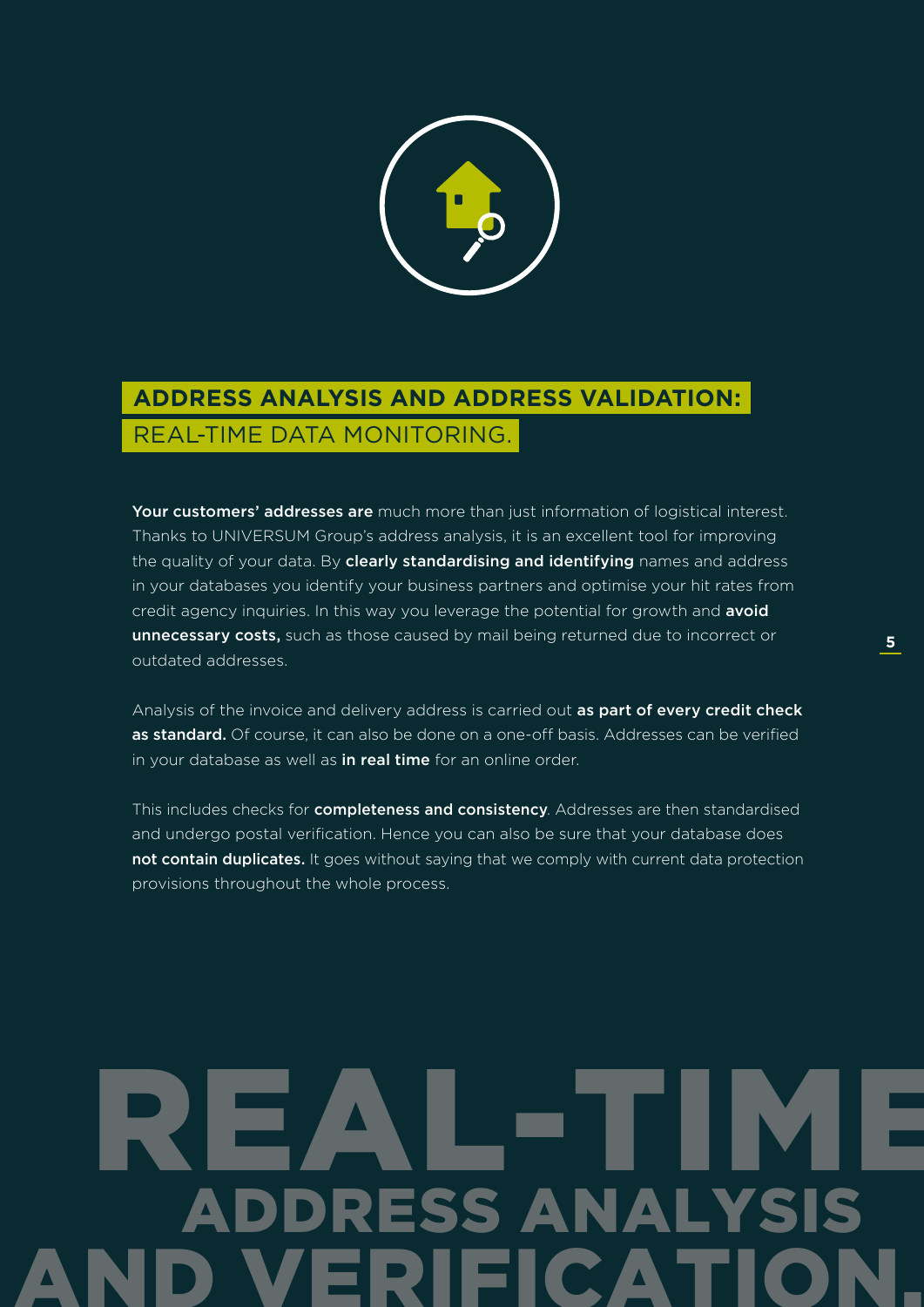### PAYMENT BEHAVIOUR IS FORECAST ACCURATELY.

The predictable customer: Scoring is an analytical forecasting method that predicts the likelihood of your customer paying his or her bill. As such, it complements classic credit checking perfectly, obtaining the best results possible from the customer rating process.

The procedure in brief: During scoring, points are awarded within a category, such as the age of the customer. The points thus generated are added together in a way that reflects their importance, resulting in an individual score value. Micro-geographic and socio-demographic data may be taken into account as well as the time of ordering, basket size and type of goods. The data that the customer enters during the purchase process makes it possible to forecast his or her payment behaviour with great accuracy.

UNIVERSUM Group's scoring is based on scorecards individually tailored to a business, a sector and its customers. This method has shown itself to be superior to standardised scoring applications. Our collaboration with numerous well-known e-commerce and mail-order businesses demonstrates this convincingly.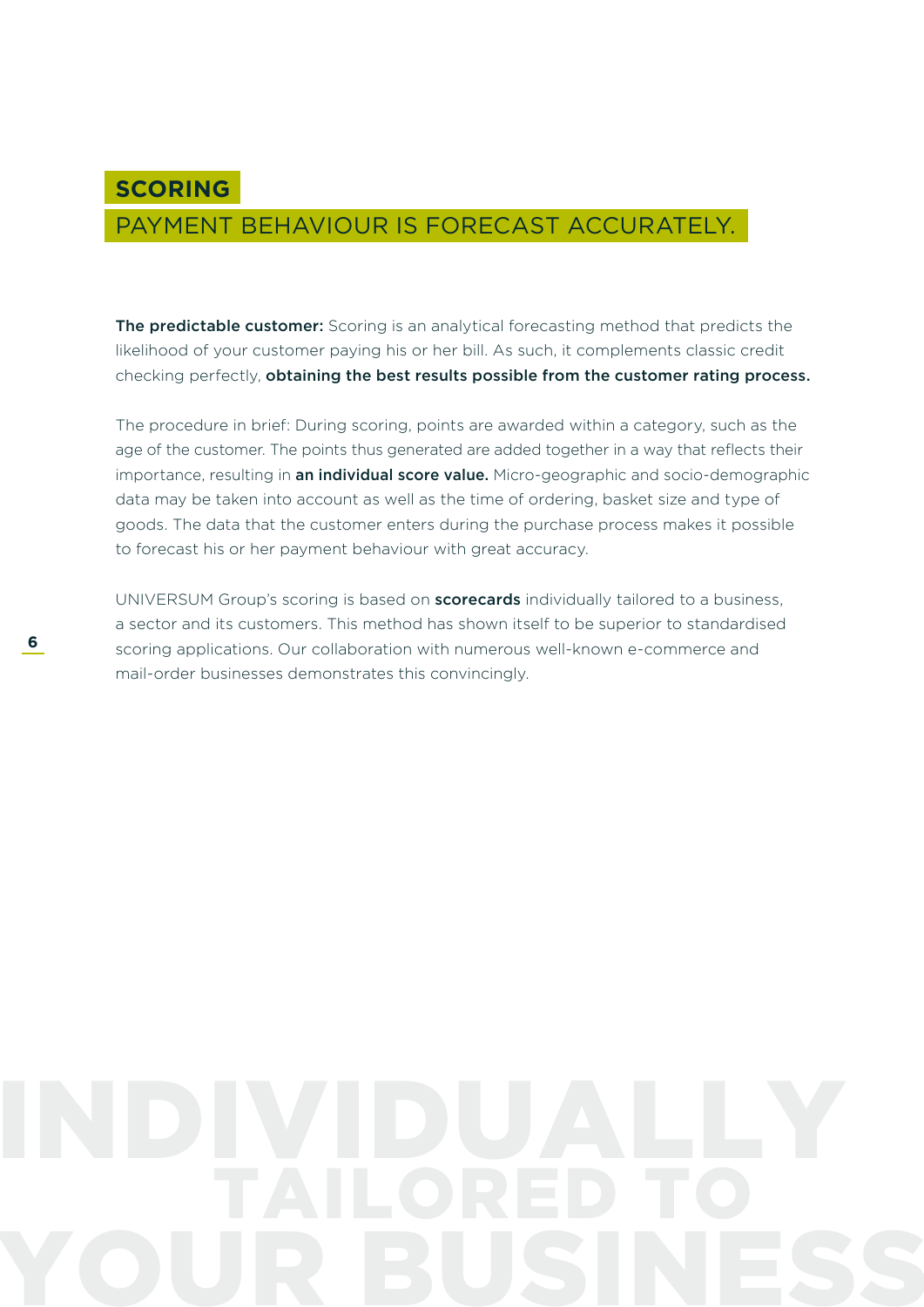### **RISK MANAGEMENT BY THE UNIVERSUM GROUP:**  BENEFITS FOR YOUR BUSINESS.

| <b>CREDIT CHECKING</b> | Tailor-made credit-rating strategies for your business<br>$\mathbf{H}^{\prime}$                                                                                                    |
|------------------------|------------------------------------------------------------------------------------------------------------------------------------------------------------------------------------|
|                        | Recommended actions in real time<br>$\mathbf{u}$                                                                                                                                   |
|                        | Dynamic control of your payment methods, including<br>$\mathbf{H}$<br>automatic adjustment according to your customers'<br>credit ratings                                          |
| <b>CREDIT AGENCY</b>   | Online credit-rating inquiries possible at any time via<br>$\blacksquare$<br>a 24/7 web service                                                                                    |
|                        | Solutions perfectly matched to your business by linking<br>$\mathbf{u}$<br>risk management with UNIVERSUM accounts receivable<br>management and the FlexiPay® omnichannel solution |
|                        | Differentiation and classification of various credit-rating<br>$\blacksquare$<br>criteria                                                                                          |
|                        | Optimal combination of all relevant credit-rating<br>$\mathbf{H}$ .<br>information                                                                                                 |
|                        |                                                                                                                                                                                    |

**SCORING**

- Credit-checking optimisation via additional scoring
- Scorecards individually tailored for requirements and customers according to clearly defined criteria
- Regular review, in the form of monitoring reports, of the scorecards used
- Application scoring ensures that risk is minimised for new customer business, while behaviour scoring drives value-oriented customer development

### **LINKS/TECHNOLOGY**

- 24/7 technical support hotline
- Daily data backup